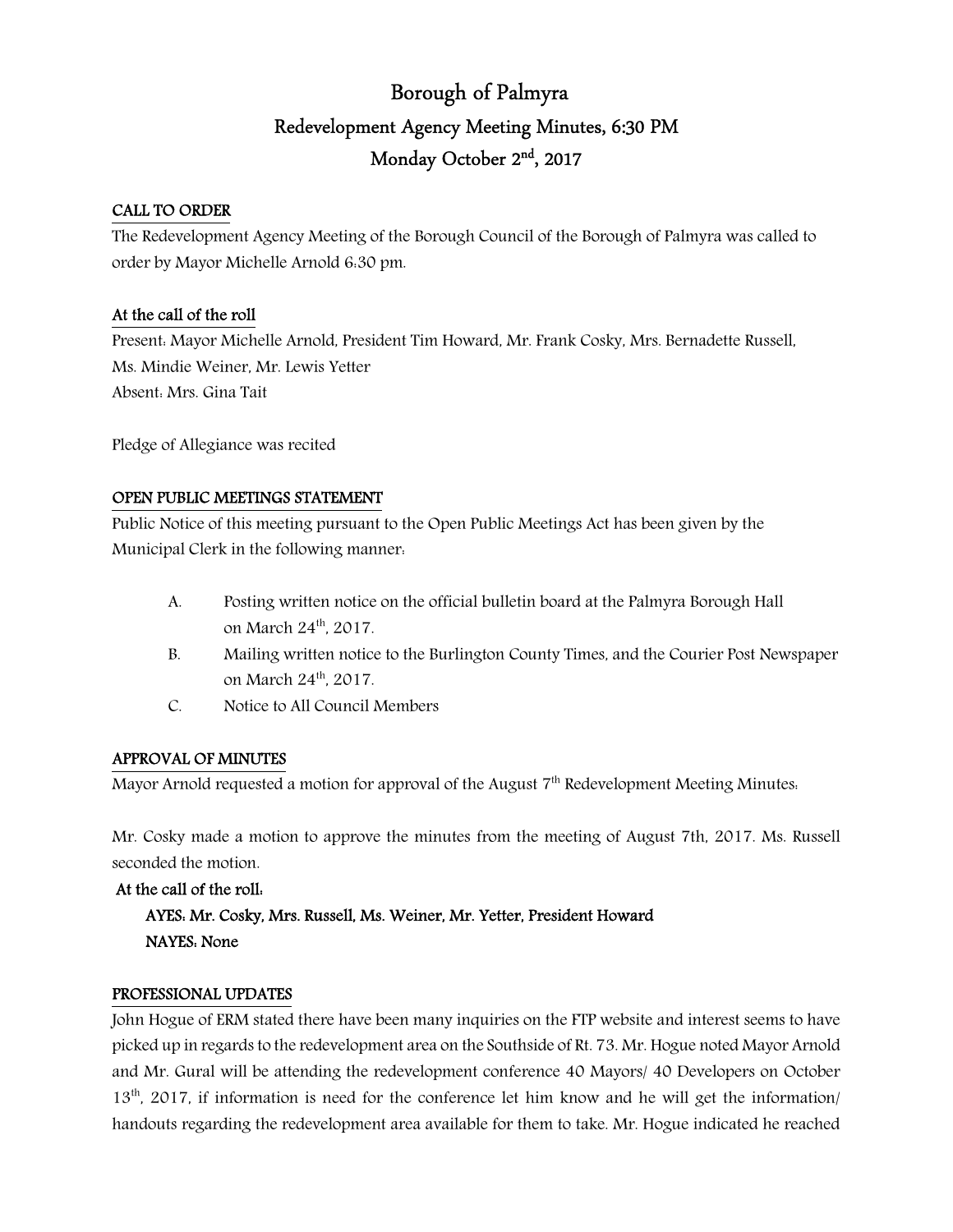out to National Amusement for an extension for access regarding the reseeding, as the Burlington County Soil Conservation Agency which issued our permit did an inspection and did not like the way the first seeding came up, so ERM will be reseeding some of those areas they disturbed. After the reseeding and inspection are complete, they will inquire to see if the silk fence can be removed. Hogue indicated he received the draft of the report from MMG the munitions consultant and he will be going over it in the next few weeks. Mr. Hogue indicated all the munitions work will be complete when this is done.

#### DISCUSSION ITEMS

Mr. Gural indicated the Tax Appeal of Roto Cylinders Block 78.01 Lot 4 is a matter for closed session. Mr. Gural stated the redevelopment package presented to the Borough by Sovereign Fund III, LLC, David Meiskin for the Route 73 Redevelopment project, also sent to the Land Use Board for review, was also sent to the Superintendent of Public Works.

Mr. Rosenberg indicated the thirty-five dollar fee has been paid to the Clerk of Superior Courts to have the lien for the Fillit Consent Agreement recorded. Mr. Rosenberg indicated the original document signed by Judge Susan Claypoole, J.S.C. has been filed with the Borough Clerk. Mr. Rosenberg stated there are some other options to be discussed in closed session regarding this matter. Mr. Gural and Mr. Rosenberg indicated there has been no new information regarding National Amusements, Inc. trying to sell their property.

#### PUBLIC COMMENT

Please sign in and state your name and address for the record. Council will give all comments appropriate consideration. Each citizen will be allotted up to five (5) minutes to speak, in order to allow everyone an opportunity to ask questions and express their opinions or concerns. Please direct all comments to the Mayor. Each citizen may only speak once during each public portion.

President Howard made a motion to open the public portion, Mrs. Russell second the motion.

# All members present voted in favor of the motion

No one from the public wishing to be heard, Mr. Cosky made a motion to close the public portion. Mrs. Russell seconded the motion.

All members present voted in favor of the motion.

# REDEVLOPMENT AGENCY COMMENTS

Mayor Arnold – no comments Mr. Cosky – no comments Mrs. Russell – no comments Ms. Weiner – no comments Mr. Yetter – no comments President Howard – no comments

# ADJOURNMENT